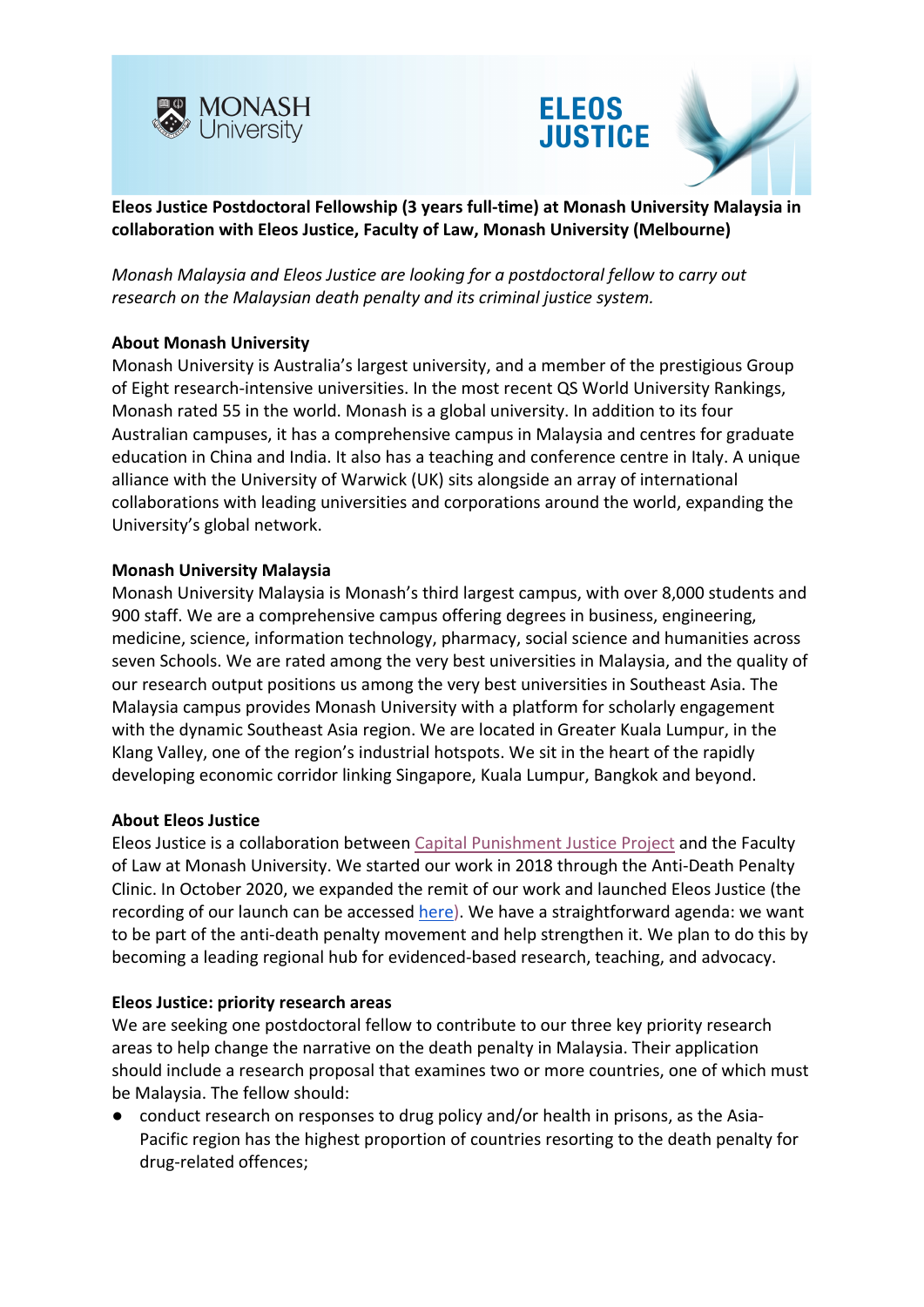





- chart underlying attitudes towards the death penalty, so we can begin to change opinion and identify areas where attitudinal shifts could be fostered; or
- conduct research on the identities of those on death row, to better understand the people sentenced to death, including their socioeconomic, gender, sexual, ethnic and religious identities.

## **The post-doctoral fellowship**

This prestigious Eleos Justice Postdoctoral Fellowship position will receive:

- a full academic salary for three years as Research Fellow (Level B: 6,600-9,200 ringgit monthly);
- a research allowance of 20,000 ringgit per year; and
- receive supervision and mentoring from Eleos Justice and Monash University Malaysia researchers.

The successful postdoctoral fellow will be expected to:

- conduct original research and scholarship under the supervision and direction of their supervisor and/or team leader;
- develop an active record of publication and start to build a portfolio of grants and supervision;
- where appropriate, participate in collaborations with other universities and with government, industry and/or civil society to drive research impact;
- be based at Monash Malaysia (with supervision at Monash Malaysia and at Eleos Justice); and
- commence the fellowship in 2021.

## **Selection criteria**

- A doctorate qualification (PhD) in a discipline relevant to the 'priority research areas' (see above) awarded in the last 5 years.
- Demonstrated ability to produce excellent research and supervise undergraduate or honours students.
- Demonstrated ability to work with partners in universities, government, industry and/or civil society.
- Demonstrated skills and experience in collaboration and teamwork.

## **Application process and closing date**

If you are interested in submitting an application, please review our 'priority research areas' and submit your application to [Jobs@Monash](https://monashmalaysia.loop.jobs/jobs) by 28 February 2021 (23:59pm MST). Your application must include:

- a 2,000 word research proposal;
- a statement of your achievements, experience and skills according to the selection criteria;
- a curriculum vitae; and
- names and contact details of two academic referees.